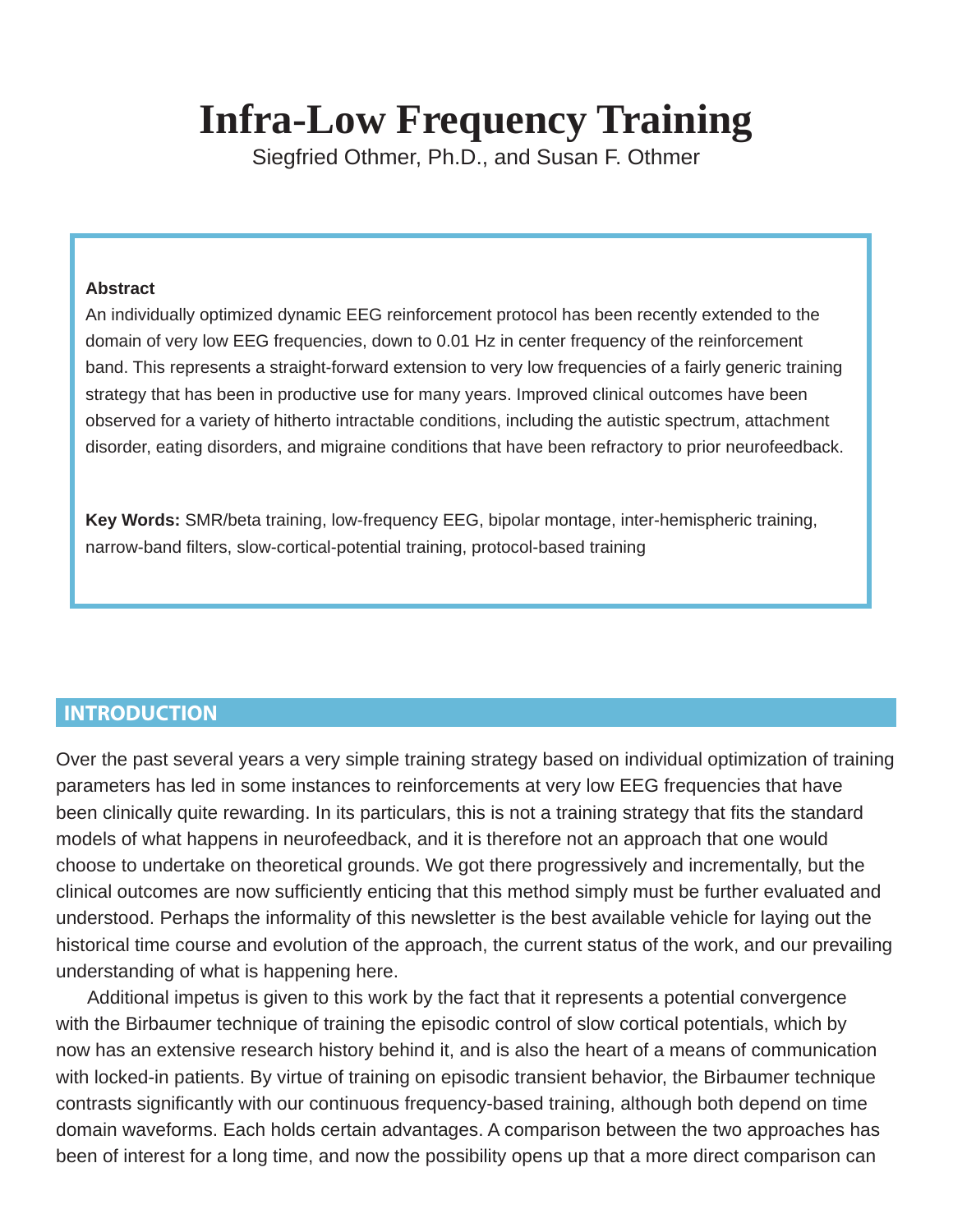be made of the two methods in the same frequency domain, namely that of slow cortical potentials.

Focusing only on the low-frequency region, both techniques appear to benefit only a subset of clients, albeit a majority. Thus it would be of great interest to know whether both appeal to the same population or whether the techniques complement each other in that regard.

## **The Historical Roots of Low Frequency Training**

The early work in neurofeedback all involved the promotion of elevated EEG amplitudes at the principal cortical resting frequencies of alpha and SMR. There was always a single reward frequency, and it was always relatively unambiguous. The early work of Barry Sterman and Joel Lubar used bipolar montage, as was common at the time in the EEG field. Specifically, Sterman started with C3-T3 and migrated to C1-C5, which Lubar then adopted. The alpha work was done with referential placement, largely at O1, and Michael Tansey used referential placement for his work at Cz.

In one early study, Sterman evaluated the use of beta1 reinforcement (15-18Hz), but gave it up on the realization that it offered him no advantage over SMR training (12-15 Hz). In that same timeframe, Margaret Ayers found selective benefit of the beta1 reinforcement, principally for minor traumatic brain injury and stroke, but for many other conditions as well. With the rise of QEEGbased assessment in our field, Sterman shifted to referential placement at C3, and we fell into line with the new Zeitgeist. This was in the early nineties, just after we had completed the IQ study that documented an average of 23-point improvement in IQ score in 15 children and adolescents with attentional deficits. We have harbored the suspicion ever since that something may have been left on the table with the abandonment of the bipolar placement. (Othmer, Othmer and Kaiser, 1999a and 1999b)

Ayers continued throughout her career with bipolar placement, and she also stayed with beta1 reinforcement. After some years she decided to de-emphasize this in her talks, preferring to place the emphasis on down-training of the low frequencies, but the beta1 reward was built into her instrument as an essential feature, and it remained in the mix throughout.

Our initial work involved the Sterman technique exclusively in the early years, in the form adapted by Ayers, and as implemented in the NeuroCybernetics system that we devised. We then added Tansey's and Lubar's SMR training on the midline, and this eventually migrated to C4 for a stronger and more hemisphere-specific effect. The two hemispheres were found to respond differentially, with the left hemisphere (LH) always responding better at higher frequencies than the right. We ended up with the combination of beta1 training on the LH, with SMR training on the RH. These were played off against each other to achieve more appropriate arousal regulation in each case. It was no longer a single reward frequency, but it was still one frequency per hemisphere.

In time we added 13.5 – 16.5 Hz as a vernier, and very quickly it became evident that a broader frequency range was needed in order to cover the range in arousal states being encountered. Initially the software was adapted to yield a range down to 4-7 Hz, and it did not take long before people were bumping up against the 4-7 Hz limit. The software was later extended all the way down to 0-3 Hz, as far as we could go with 3-Hz wide filters.

#### **Inter-hemispheric placements for brain instability**

In the same timeframe there were also developments with regard to optimum electrode placements. Progressively these took us off the central strip to include frontal, pre-frontal and parietal sites, and for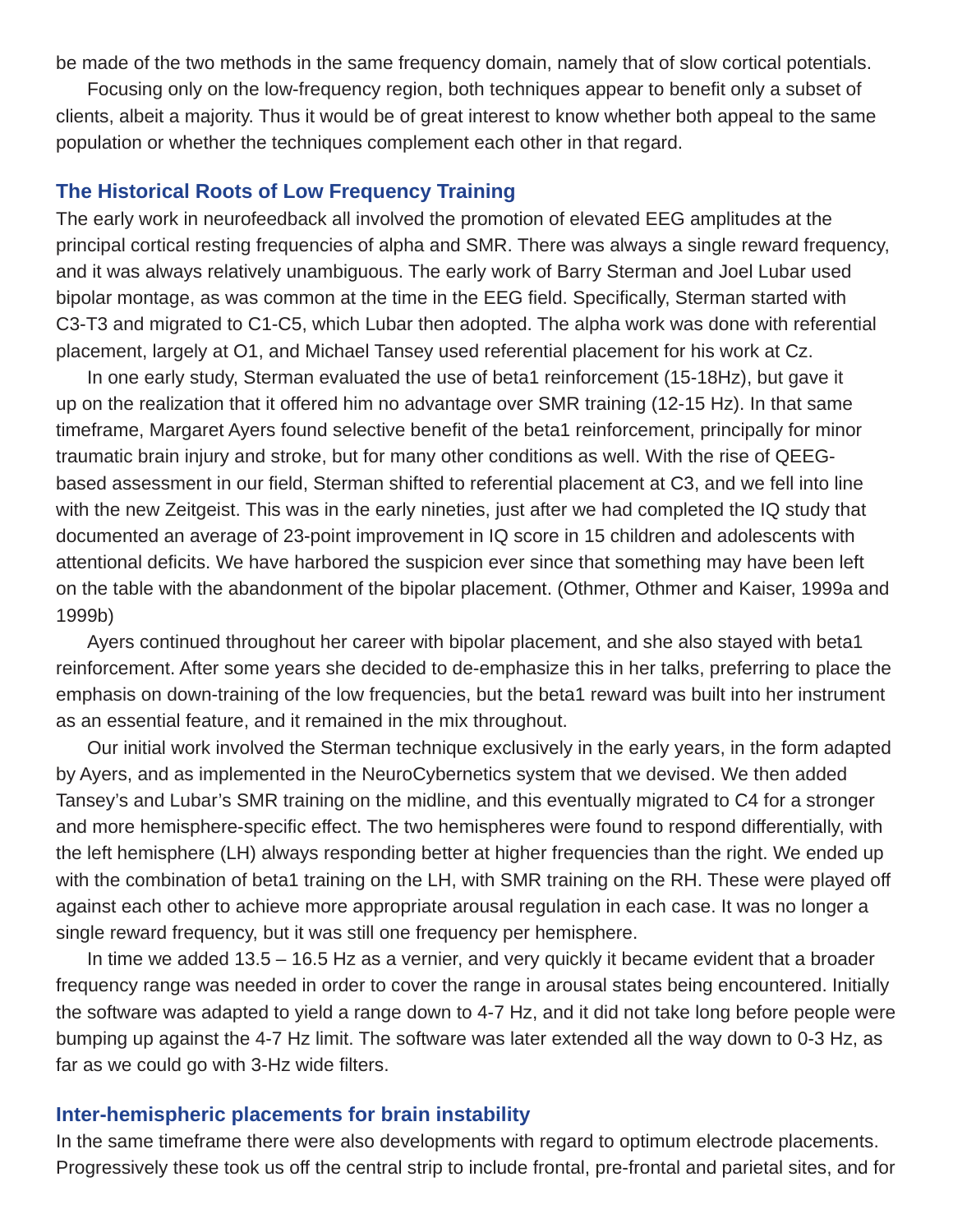these we returned to bipolar placements (e.g. C3-Fz and C4-Pz). The training was stronger with these new placements, but it remained ambiguous as to how much the bipolar montage accounted for that. The assumption was certainly that we were training the functional connectivity between these sites, to use the modern idiom, as mediated by largely sub-cortical networks.

Our entire orientation was to find the optimum operating point for the training in both frequency and placement in each case. A balance was typically sought between LH and RH training, and now between frontal and parietal as well. The greatest challenges were presented by the brains that were intrinsically unstable—seizures, migraines, rage behavior, vertigo, panic, bipolar excursions, asthma episodes, etc.

Migraines became our stalking horse in this regard, in that they responded so quickly to our reinforcements. Our first approach was to use combinations of T3-Fp1 and T4-Fp1, after it was found that the natural complement, T4-Fp2, often led to emotional dysregulation. (Later we realized that this was just a manifestation of the frequency-sensitivity of that site.) By this tortuous route, we had arrived at our first placement to cross the hemispheric fissure.

Often migraines would simply migrate to the opposite hemisphere with the lateralized training, and in frustration we eventually tried the placement T3-T4 to give the migraine no such escape. This turned out to be highly effective in quashing ongoing migraines within a matter of minutes, and it has remained the preferred approach not only to migraines but to other brain instabilities as well ever since. The downside was that this training turned out to be extremely sensitive to reward frequency. On the other hand, migraineurs are very sensitive to this training in other respects as well, and can therefore report well. So the training is easily optimized on the basis of client feedback.

Not only did the migraines respond to the training, but the same protocol served to effect more general self-regulation. Once again, a single reward frequency met our needs. The same reward frequency that effected brain stabilization was also optimal for other purposes. This reinforced the notion that with T3-T4 training we were effecting the most global renormalization of brain function. Perhaps the most critical factor in recovery was reorganizing the interaction and coordination of the two hemispheres. Alternatively, the inter-hemispheric training could be a kind of triangulation that takes us efficiently to the ultimate source of basic cortical timing relationships in the brainstem neuromodulator systems, mediated via the thalamus and other sub-cortical nuclei. We entertained the hypothesis that our purposes in pursuit of improved state regulation could all be met with interhemispheric placements.

This project was aided by the fact that certain predictable relationships appeared to prevail between the optimal reward frequencies on the central strip versus frontally and parietally. The highest reward frequency held for the central strip, with frontal training optimizing at 2Hz lower and parietal training at 4Hz lower. In trying to unearth a rationale for such a frequency relationship we found comfort in the fact that the resting frequencies lined up the same way: nominally 14 Hz on the central strip and 10 Hz parietally, a difference of about 4Hz.

By now we were up to three reward frequencies per client, but at least they were all predictably related. If you had one figured out, you knew all the others. We derived a lot of comfort from the consistency with which these patterns were observed in clients of various descriptions. And indeed the protocol set seemed to be taking us forward to a more complete resolution of clinical presentations than we had available before. The notion that a small set of key protocols could effect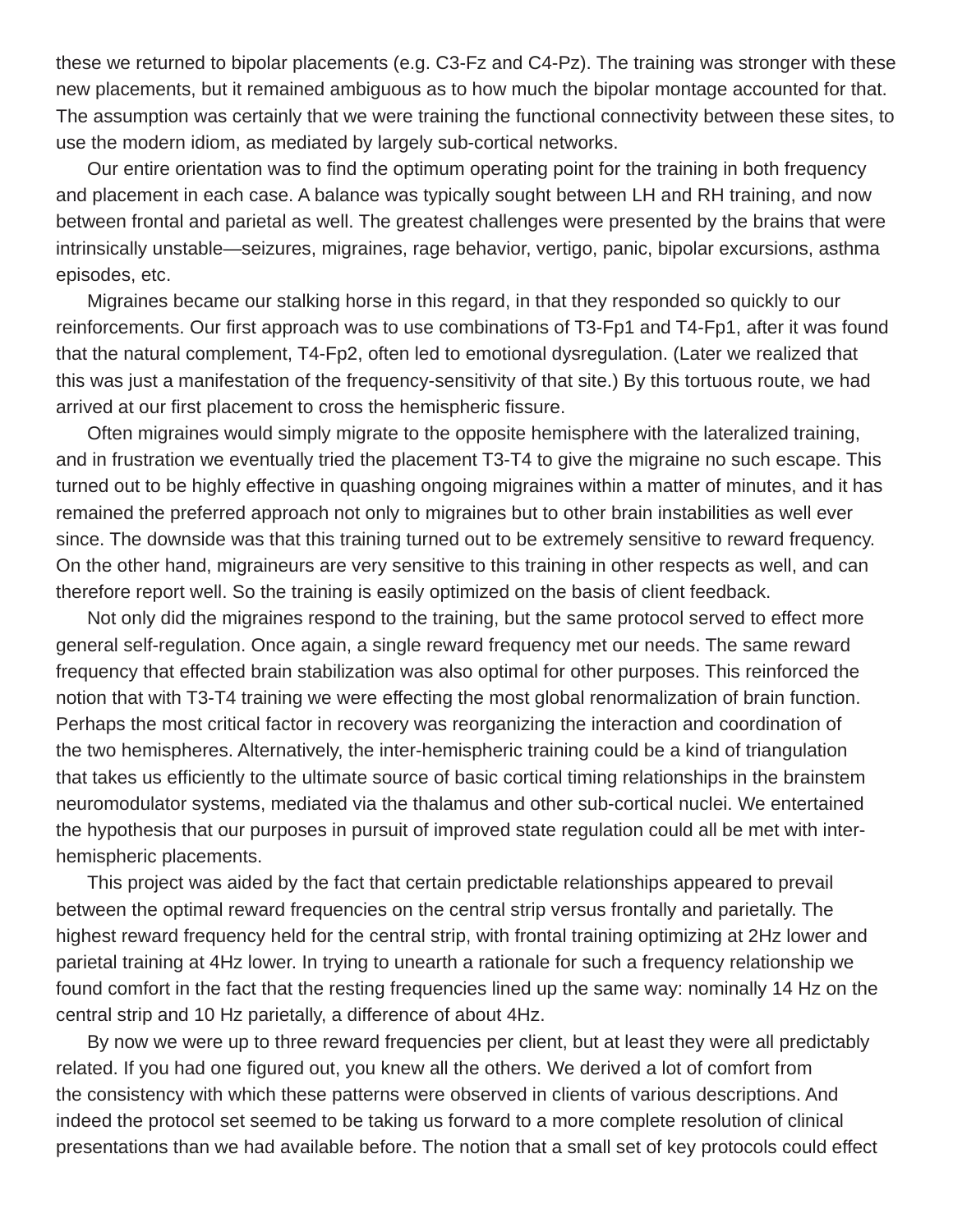broadly enhanced state regulation continued to be reinforced.

The low frequency range we had opened up was particularly relevant to conditions associated with extremely high arousal, such as the autism spectrum and Reactive Attachment Disorder (RAD). As success was achieved in that realm, the clinical population shifted accordingly. Over time, ever more clients were bumping up against the 0-3 Hz limit. In this timeframe (2004-5) the distribution in reward frequencies was essentially flat between 0-3 Hz and 12-15Hz, as shown in **Figure 1**. If the same data are regarded with finer grain, however, the flatness disappears. In the 0-3 Hz band we are talking about one value, namely 1.5 Hz center frequency, whereas in all other bands we are talking about a distribution.



So in fact the lowest frequency stood out as the modal value.

Clinical results from what we now refer to as our inter-hemispheric period are presented in the recently published Handbook of Neurofeedback, Chapter 5. (Othmer and Othmer, 2007) Conceptual models underlying the work are also discussed. The rationale for the expectation of such broad effects of simple protocol-based training is given in Chapter 2 of that volume. (Othmer, 2007) These understandings are set in the broader context of other existing neuromodulation technologies in a more recent chapter. (Othmer, 2008a)

## **The Return to Lateralized Placements**

With training at T3-T4 at 0-3Hz, the frequency rules could no longer apply in the parietal and occipital region. The "universal" protocol scheme had lost its universality. This mandated a return to lateralized placements, but by now we were completely committed to the use of bipolar montage. T3 and T4 became home base for all such placements. The heightened frequency sensitivity associated with the bipolar training motivated a more precise determination of the frequency relationship between the left and right hemispheres. Early on we had simply adopted the historical bands of 12-15Hz and 15-18Hz. With more careful titration it was found that the left hemisphere generally prefers to train 2Hz higher than the right. But across the board we were still stuck with the 0-3Hz limit.

This limit was inviolable so long as we were restricting ourselves to 3-Hz bandwidth in the filters. We had simply followed Sterman's original design in this regard, but it made sense because the 3Hz bandwidth was just adequate to pass the dynamics of EEG spindle-burst activity in the SMR/beta range.

At low frequencies, of course, the dynamics are moderated as well. So it was possible to move the band center frequency down simply by reducing the bandpass. Matters always remained self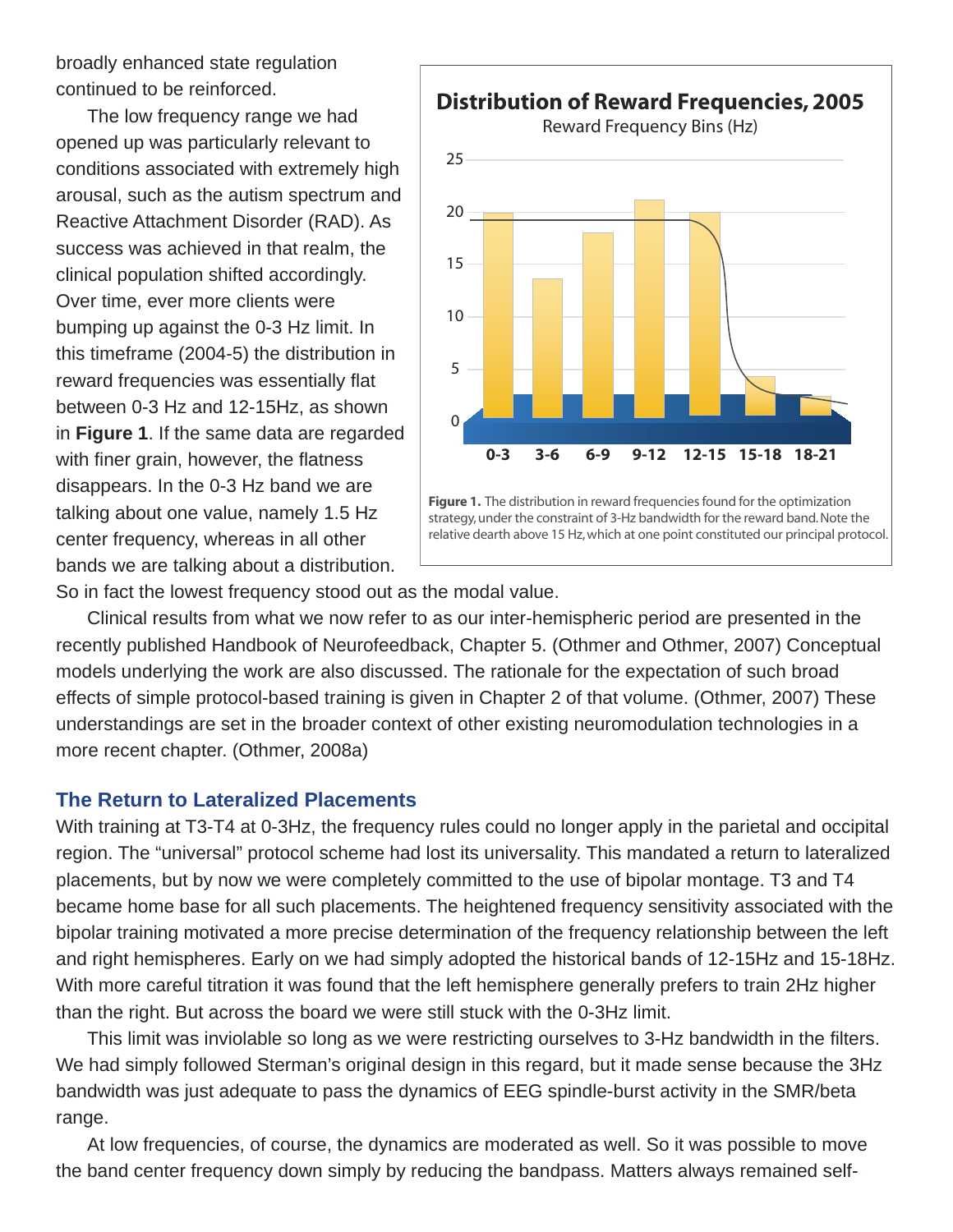consistent. A cutoff frequency of 1Hz, for example, is adequate to pass the dynamics at the midband frequency of 0.5 Hz. With that conceptual barrier broken, there remained the software limitation of the original NeuroCybernetics system we were still using. With Bioexplorer software in combination with the new dc-coupled NeuroAmp we were able to explore band center frequencies down to 0.05 Hz, or a cutoff frequency of 0.1Hz. This was immediately found to be useful. But just as previously people had been bumping up against the 0-3 Hz limit, they were now piling up at 0.05 Hz. This is shown in Figure 2 for the low-frequency region. We clearly needed to go lower still. Most recently, we extended the software limit on Cygnet down to 0.01 Hz, and we are finding that to be optimal for many clients.



# **Clinical Results with Infra-Low Frequency Training**

The most general observation that can be made about the new very low frequency training is that essentially no uniqueness attaches to it. Some people train at high frequencies and some at low. It is a continuum. The subjective experience of the training is likewise similar. At the right reward frequency, trainees report feeling both calm and alert, often distinctly different from the response at nearby frequencies. Some clinical conditions train predictably at the extremely low frequencies, in particular the autistic spectrum and RAD. But others such as migraine are distributed throughout the EEG spectrum.

On balance it is more true to say that the reward frequency is independent of symptoms. Symptoms are of course an indicator as to when the optimum reward frequency has been determined, and they remain the best and most reliable markers of progress in training. They do not in general suffice to specify the reward frequency, however. This is actually quite in line with the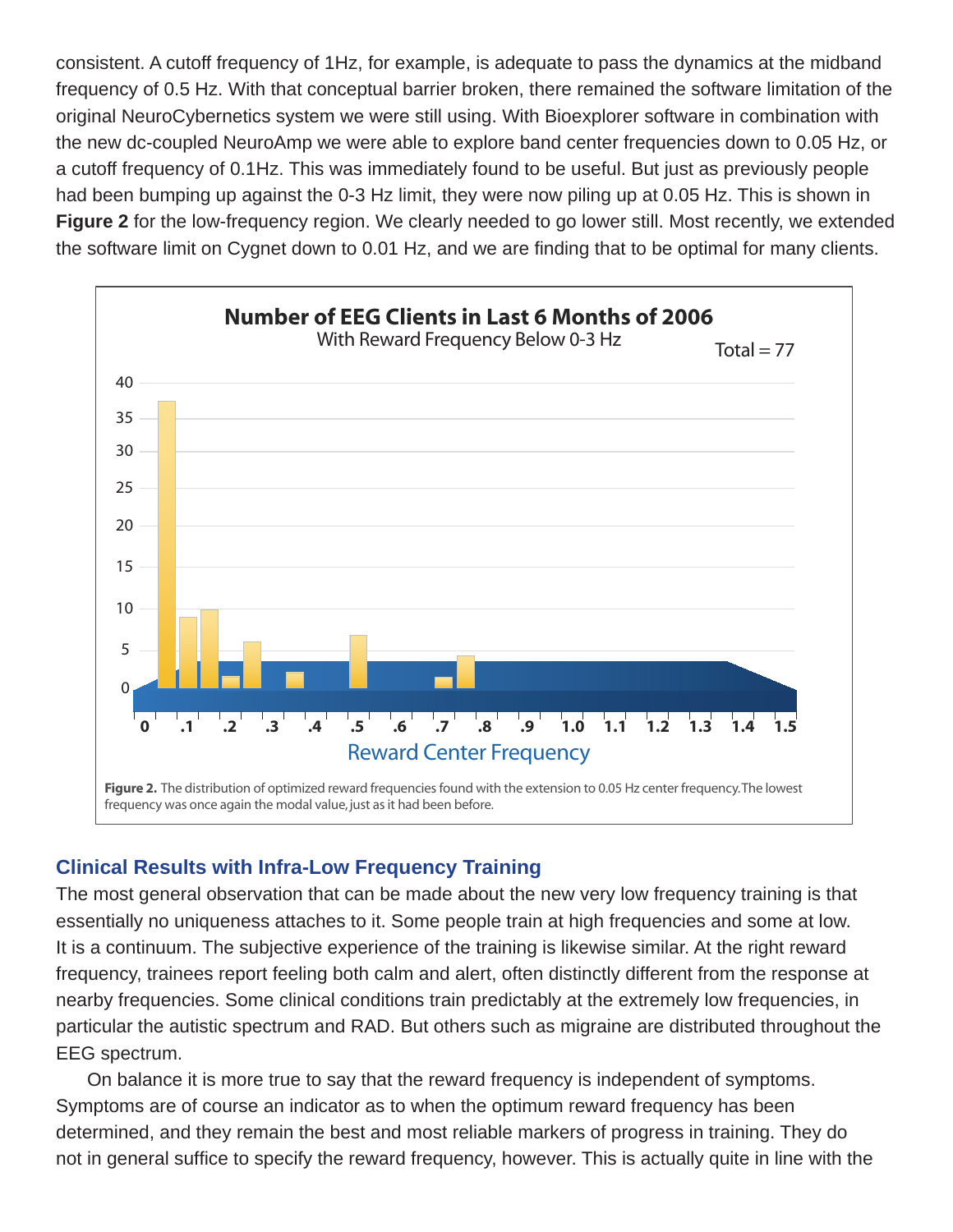history of the field, particular with respect to protocol-based training. By now it is well established that a variety of symptoms respond to reinforcement in the SMR band. What we are seeing now is simply a generalization of that observation to the rest of the EEG spectrum. It's no longer one frequency, but essentially one frequency per person, differing slightly for each hemisphere.

In both instances the training evokes a system response that effects a renormalization of timing relationships in the cerebrum. A variety of symptoms may resolve in consequence. This is shown in **Figure 3** for a representative case of bipolar training, where a variety of disparate symptoms are observed to subside jointly to relative insignificance. The results shown are typical. They are on a continuum with what transpired with the earlier C3beta/C4SMR protocol. What appears to have been accomplished with this optimization procedure is the discernment of the optimum frequency for the undertaking of this particular brain challenge. The principal driver seems to be tolerance to the training rather than efficacy. The earlier training could show results even if it wasn't conducted within the person's comfort zone. At the time we had more difficulty with boredom in the session, which



**Figure 3.** Symptom-tracking results for a representative clinical case exhibiting a variety of symptoms. Shown are 17 categories (out of 42) that were rated most severe on a 10-point Likert scale. The joint resolution of disparate symptoms is taken as support for a general dysregulation model for which protocol-based training offers a remedy.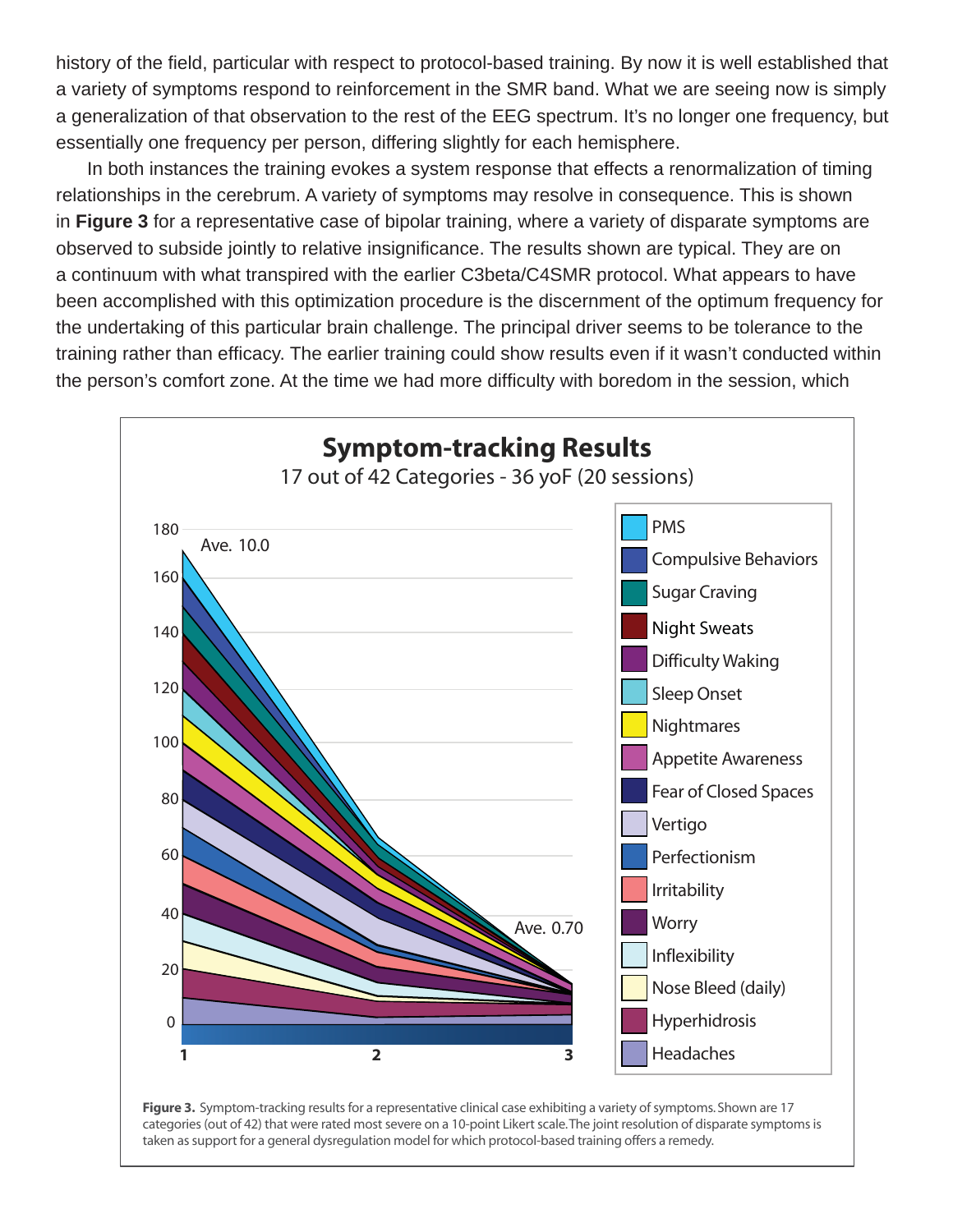simply should not occur with frequency-optimized training. Similarly fatigue in session is substantially diminished with respect to our earlier experience.

The training parameters do bear a relationship to the person's characteristic functioning in the arousal domain, meaning the trait properties rather than the immediate arousal state. High arousal goes together with low reward frequency. On the other hand, often trait arousal remains ambiguous, in which case the reward frequency becomes the best evidence for arousal status. Long-term practitioners of neurofeedback may recall our early reliance on the arousal model to understand SMR/ beta training. Higher frequencies were more activating and the lower frequencies more calming.

One is tempted to ask whether the same arousal scale that served us well in the domain of 12- 18Hz now stretches down to 0.01 Hz. That is unlikely. A more appropriate picture is that wherever we intervene in the frequency domain we are engaging with the activation-relaxation dynamics of specific networks, and that always ties us back into the more global variable of arousal. At any point along the spectrum, moving up in frequency will move us up in arousal, and vice versa. But in different parts of the frequency domain we are coupling into different systems. At the higher frequencies we probe primarily cognitive arousal, whereas at the low frequencies we are probing primarily affective arousal, and the more basic or even primitive threat response mechanisms.

The matter of arousal holds particular value for us because it represents a ready observable. Our training will affect other functional domains just as quickly, but this may not be immediately apparent. We focus on arousal because it can be observed externally and because it can be felt viscerally by the trainee and reported. This is so useful to us principally because arousal regulation is an index to more general self-regulation status.

Over the longer term we assess progress with a continuous performance test (CPT) on everyone capable of taking it. As in the case of arousal, the results of the CPT reveal far more about the competence of the nervous system than is implied by the specific test categories. The results correlate with clinical improvement in a variety of areas not associated with our attentional networks. We therefore regard this test as a more general window in to the quality of our neuronal network communication.

Cumulative results for commission errors are shown in **Figure 4** for the last two years in which the majority of our training has been taking place at reward frequencies of less than 0.5 Hz. These results are a modest improvement on what we were able to achieve with our traditional SMR/beta training. The more significant difference is that these results are being achieved with much more impacted clinical populations that we could not have helped with the standard SMR/beta training.

### **On Mechanisms of Infra-Low Frequency Training**

It is indeed a challenge to understand the low frequency training, since it seems to violate nearly all of the expectations that were set up when we began with Sterman's SMR-training back in 1987 using the just-completed NeuroCybernetics instrumentation. It has been a twenty-year evolutionary process, and each of the incremental steps along the way was empirically supported, essentially always with A/B comparisons within subjects, and all with the large numbers that come naturally in a clinical setting.

It may be most appropriate to recapitulate the key developmental steps, but to do so from a mechanisms perspective. The field has taken two essential paths from Sterman's early initiative. Sterman and Lubar both made a point of keeping the reward incidence low in their work. This was in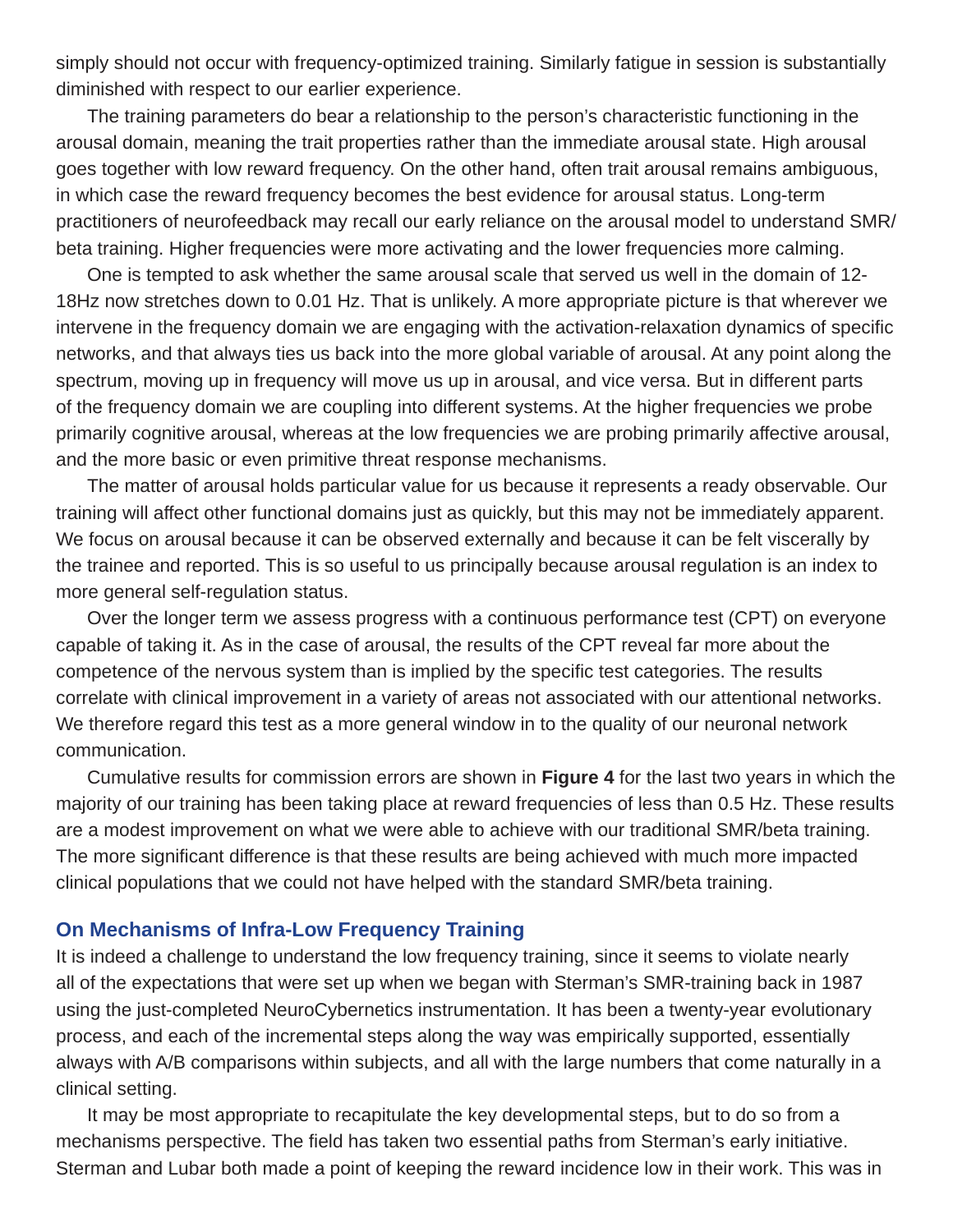

line with the standard operant conditioning model. Rewards needed to be rare to retain their saliency, and in EEG terms it was necessary to discern those epochs in which local synchrony in the SMR band was truly elevated over the ambient. Rewards for all other epochs of elevated synchrony, and for all SMR bursts associated with paroxysmal activity, needed to be inhibited. The training, however, ended up being woefully inefficient.

Ayers began the trend toward a higher reward incidence, and we followed along with what was clearly working for her. In fact, over time clinician behavior was shaped by client feedback to be ever more generous with the rewards. The concern here is with the discrete rewards, typically a beep sound. The software imposed a limit on the beep rate of two per second, so under conditions of high reward incidence the beep would be heard in a cadence to which one would accommodate. Success became an expectation, and hence the dropout of the beep became the attended event. Incrementally, what had started out as a reward came to function as an inhibit. Effectively, it was the excessively low amplitude tail of the distribution in the reward band that was being inhibited. And if even typical EEG behavior was already being rewarded, just how was change going to come about? All this was far removed from where Sterman and Lubar had started, and yet progress in training was accelerating and our clinical reach was broadening.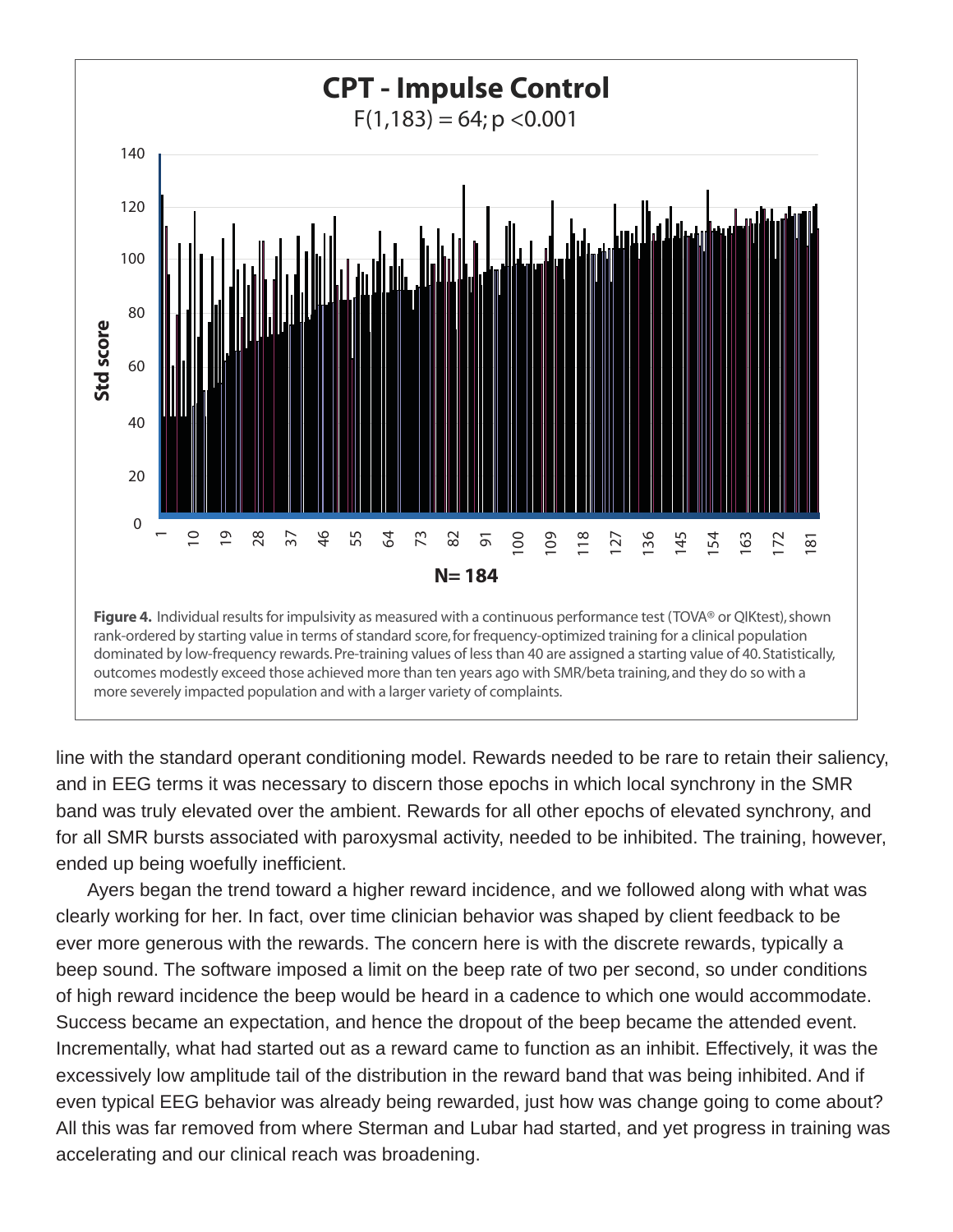The real drama in the training wrapped around the continuous visual representation of the reward band amplitude, which was mapped into game variables such as the speed and brightness of Pacman. Reward was now a continuous process. The operant conditioning model is perhaps no longer the best way to explain what is going on here, as it is always concerned with discrete events. Instead we are increasingly thinking in terms of engagement. The brain remaps the outside world into its own inner experience, and it constantly updates that representation in a continuing, massive correlation task. When part of that outside environment now tracks the brain's inner experience, the brain detects the correlation and cannot help but be intrigued...

The brain is then swept up in the reinforcements; its state is shifted, and the brain as a whole begins to react to the intrusion into its affairs. It will resist an arbitrary change of state, and the whole process of pushing the brain and the brain pushing back strengthens the regulatory instrumentalities over time. The process does lead to state shifts, and these can readily steep a vulnerable person back into symptoms. So the work must be done judiciously, under conditions where the brain challenge is well-tolerated. With severely dysregulated clients, the preferred operating range can be very specific and occupy a very narrow frequency range. It is the sensitive client, then, that drives the optimization strategy, but the same considerations apply also to nervous systems that are less reactive and less sensitive to the training.

Whereas the issue of tolerance is the principal driver in the optimization strategy, it is apparent that the training is also much more effective when done under these conditions. The issue of tolerance leads us to the most benign functional status of which the particular brain is capable at that moment, which also means the least internal interference with the intended process. Useful analogies may be to "still-point" training in movement therapy and to the Feldenkrais method.

#### **The Return to Bipolar Placement**

Straight-forwardly it can be argued that when we move from referential to bipolar montage we move from training dominated by one site to training that is dominated by the relationship between two sites. The bipolar placement, which implies the use of a differential amplifier, sees only the site-to-site differences in the EEG, because the differential amplifier is blind to common-mode signals, even real ones. So whatever is rewarded in bipolar training promotes site-to-site differentiation.

By contrast, the referential training promotes local synchrony in the reward band at the scalp site, as reflected in the spindle-burst amplitude. This can be proved by the simple expedient of doing twochannel synchrony training on the sensorimotor strip in the vicinity of the original site. Significantly, the same frequency optimization procedure we employed with the bipolar montage will lead us straight to the SMR band. If local synchrony is to be promoted on the sensorimotor strip, the brain distinctly prefers the SMR band. It was satisfying indeed to have that confirmed.

With single-channel referential training, matters are not quite so unambiguous because the reference electrode on the ear is not silent. So the amplitude and phase there do play into the net signal. But when we move to bipolar montage, matters are very different indeed. This kind of training intrinsically promotes dephasing or desynchronization of the EEG, which moves the brain toward stability. This has been demonstrated by mathematical modeling (Putman and Othmer, 2006). The original concern about kindling seizures, etc., that arose when we started doing this training at low frequency years ago was entirely misplaced. This work cannot be understood in terms of the traditional amplitude training that applies to referential placement.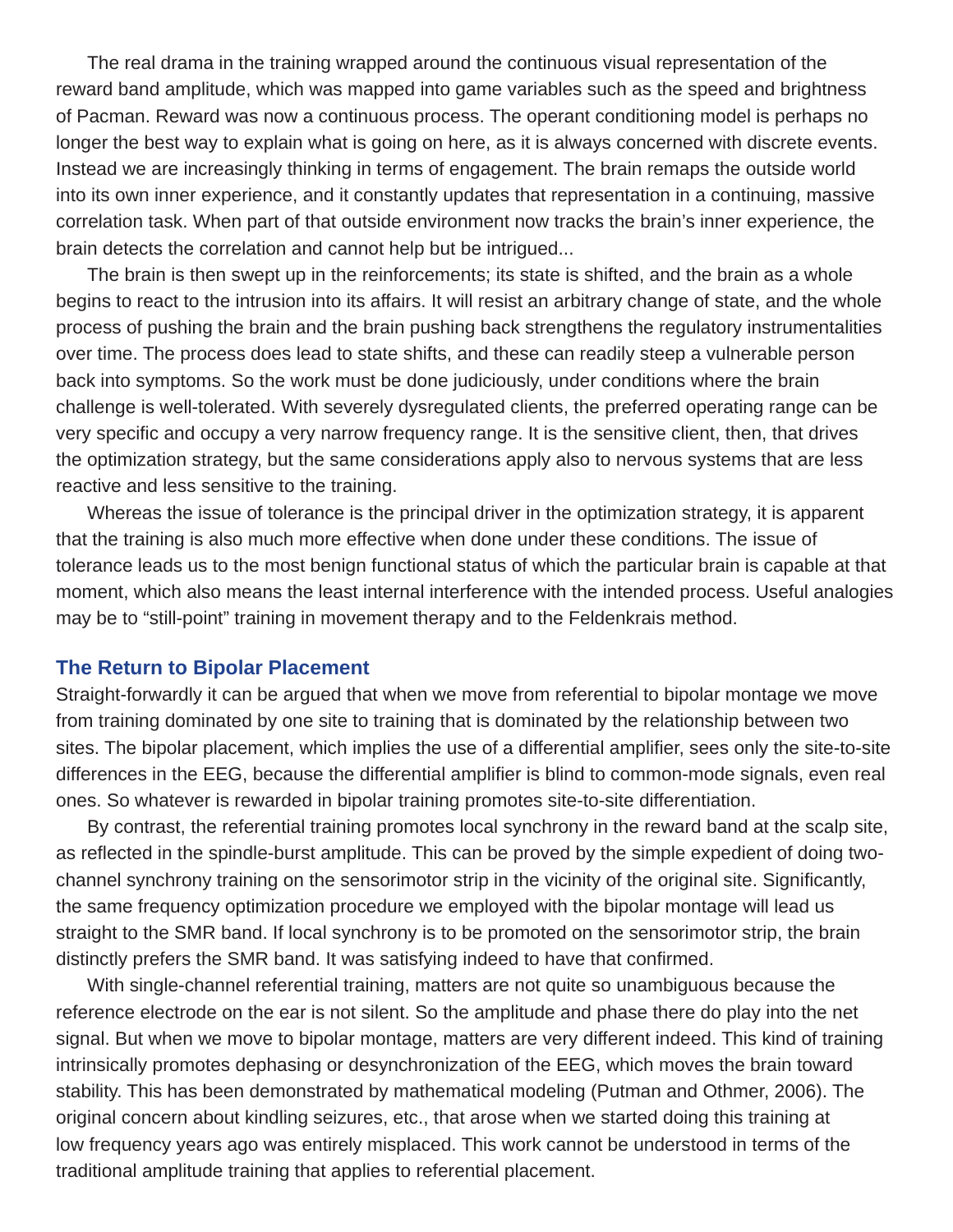## **The Episodic Transition to Very Low Frequency Training**

The adoption of proportional feedback that tracked the ebb and flow of spindle-burst activity made the later transition to low frequencies possible. The more fidelity the feedback signal bore to the underlying filtered EEG signal the more engaging the work and the more effective the training. This meant first of all a minimization of the time delay from brain event to its representation on the screen. When the resulting analog feedback signal was compared for slightly different reward frequencies (e.g., a 0.5 Hz shift at 14 Hz), it was difficult to tell much of a difference visually. Yet a trainee might respond very differently to the two signals. Obviously the brain did not require many cues to guide its correlation task.

At the low frequencies this timing constraint is much relaxed, but a new difficulty arises in that we are no longer tracking the envelope of spindle-burst activity but rather the EEG signal itself, i.e. the slow cortical potential (SCP). More specifically, we are reinforcing the difference between two SCP signals. Each SCP signal is confounded throughout by drift in the electrode contact potential, a particular issue with metal electrodes because their surfaces are to some greater or lesser degree chemically reactive. Nevertheless, we successfully uncovered this training domain even with these less than ideal electrodes. Just as in the higher frequency case, we had to be benefiting from the fact that the brain does not need many cues to accomplish its correlation task, and can accomplish it even in a poor signal-to-noise environment.

The slowly-varying signal does pose some challenges. We will admit to having relished our advantage over the peripheral biofeedback people in having a high-bandwidth signal to work with biofeedback at the speed of thought! And now here we are, doing some of our best work at 0.01 Hz—even slower than Heart Rate Variability training. It would not have been our preference. What continues to drive the agenda is that the training is so frequency-sensitive. The autistic child who just sits there transfixed with 0.01 Hz reinforcement might well react poorly to 0.05 Hz training. And if the LH optimizes at 0.02Hz then the RH will predictably optimize at 0.01Hz. This simply has to be experienced to be believed.

These observations set new standards for our work. If an autistic child (or anyone else) has limited tolerance for the work, then we have not yet found the optimal training conditions. If the brain is in its comfort zone, it will not tire of being there, and it will not be bored. Operationally, then, we are always incrementing the training parameters to assure that we are still training optimally.

It turns out that one of the early studies on the low-frequency EEG was done with the participation of Joe Kamiya. (Girton, Benson and Kamiya, 1973) One EEG record showed oscillations at around six cycles per minute that were roughly time-locked to the breath. But the oscillations continued even with breath-holding. Also the differential signal between the LH and RH was larger in this case than the individual signals derived referentially, so the oscillations were bilaterally anti-symmetric. More recently, EEG activity has been discerned all the way down to 0.01Hz. "Continuous, coherent, low-frequency (0.01 – 0.1Hz) spontaneous activity exists within any number of functionally distinct processing systems in a variety of states—at rest, during task performance, and during sleep..." (Kelly et al, 2008)

In the above we have largely focused the discussion on the frequency domain. There is also the issue of placement. In that regard it is observed that the different bipolar montages, whether lateralized or inter-hemispheric, respond in qualitatively similar fashion with highly predictable relationships of reward frequency. These aspects are covered in The Protocol Guide. (Othmer, 2008b)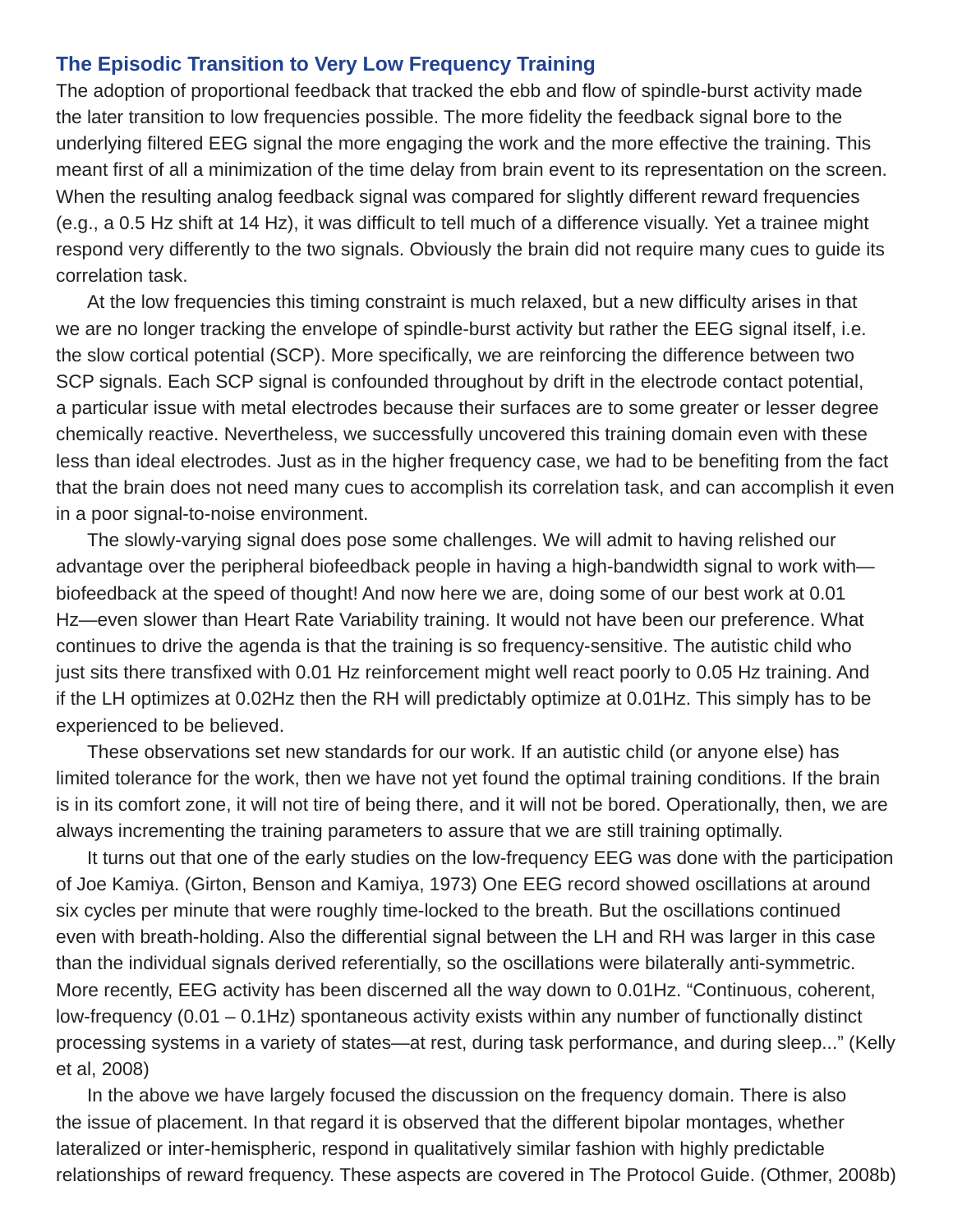# **Summary**

The culmination of twenty years of work in optimizing the response of individuals to the neurofeedback challenge has been the evolution of a continuous reinforcement strategy focusing on the specific EEG frequencies that are the most clinically relevant to the individual in restoring the capacity for state regulation. The use of bipolar placement both strengthens the training and renders it more frequency-specific. The training frequencies range from 0.01Hz to nominally 40 Hz. The response to such a challenge is typically sufficiently strong and immediate so as to allow guidance of the optimization procedure in real time. The extension of training to the very low frequencies has enhanced this approach significantly, and these now dominate statistically.

# **Conclusion**

Given that some 70% of our clients train optimally below 1.5 Hz, then in retrospect a large fraction of all our clients before July of 2006 must have been trained non-optimally, and yet we were getting results. The principal difference with optimized training is the greater ease with which we capture the interest of the brain, which in turn effects a greater level of awareness and engagement on the part of the client. The result is faster progress at the brain level and greater commitment to the task on the part of the client.

The apparently greater impact of the low-frequency training (when that is called for) could indicate that we are dealing with more foundational dysregulations of brain timing relating to basic arousal mechanisms of fear conditioning, of fight-flight response, of our basic sense of safety in the world, and of interoception, the sense of our own body. The profound calming that descends upon such a nervous system when it is trained appropriately gives one an immediate, pervasive, visceral sense of that elusive homeodynamic equilibrium about which we have been intellectualizing now for forty years. Whenever such basic dysregulations are at issue, they should be our first concern. The frequency optimization procedure nicely sorts out the client's hierarchy of needs.

# **A Synthesis**

A common understanding of the traditional Sterman approach to seizure reduction and the new more general approach to neuroregulation is to be found in consideration of the phase relationships among neuronal assemblies. Persistent elevation of neuronal synchrony is well tolerated only at the classical cortical resting frequencies of alpha and SMR. Promoting the desynchronization of the EEG, and hence the suppression of neuronal synchrony, may also expose a narrow range of tolerance, one that is specific to the particular nervous system. Both kinds of brain challenge facilitate the movement toward states of reduced excitability. Both promote a global reorganization of cerebral timing relationships that effects broadly enhanced capacity for self-regulation. And both should be in the toolkit of the versatile neurofeedback practitioner.

# **References**

Girton, DG Benson, KL, and Kamiya J., (1973) **Observation of Very Slow Potential Oscillations in Human Scalp Recording**, Electroencephalogr Clin Neurophys., **35**; 561-568

Kelly, A.M., Uddin, L.Q., Biswall, B.B., Castellanos, FX, Milham, M.P. (2008) **Competition between functional brain networks mediates behavioral variability**, NeuroImage, **39(1)**, 527-37